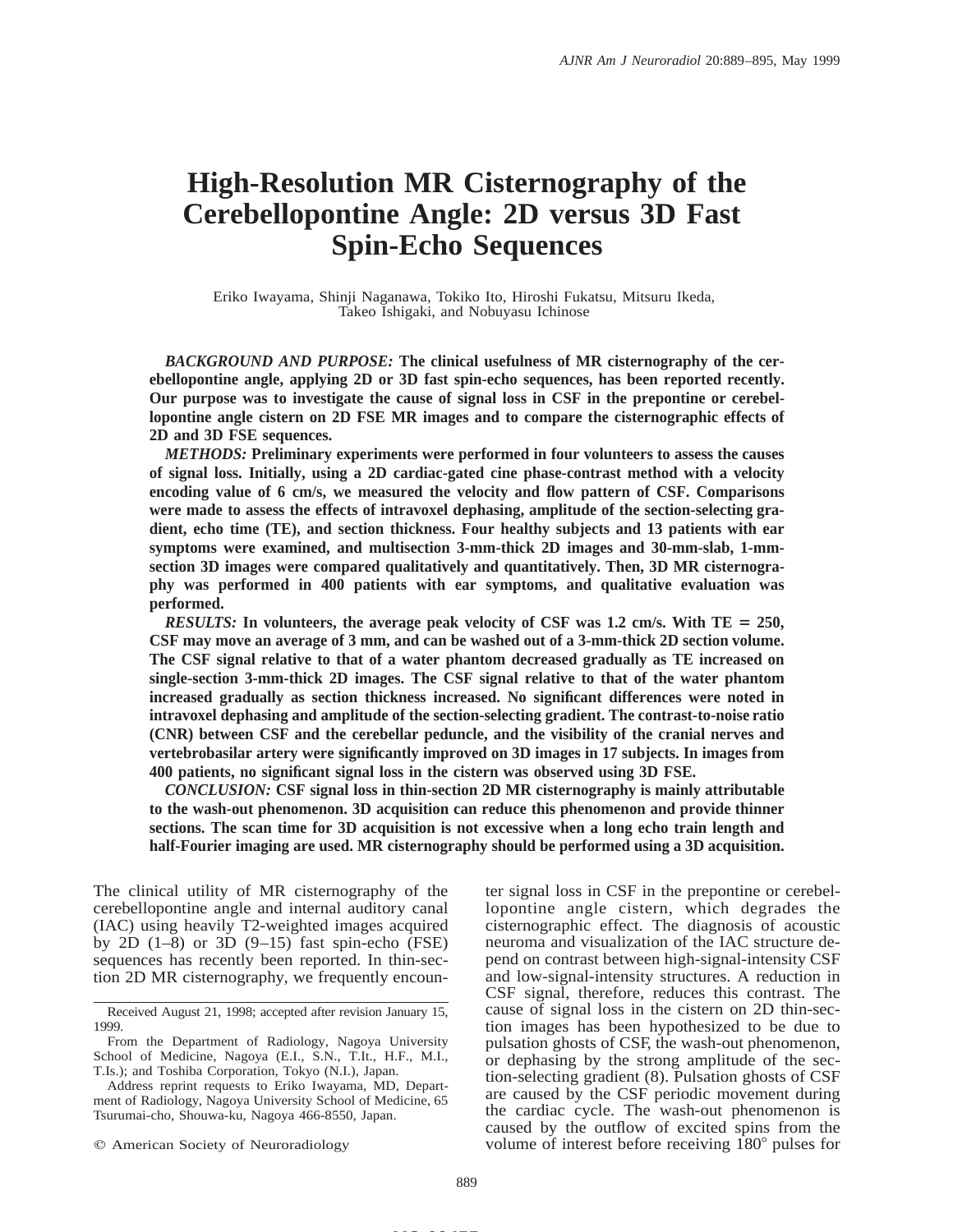

FIG 1. Flow velocity and flow pattern of CSF in the prepontine cistern obtained in a volunteer with cine phase velocity mapping. The average peak velocity of CSF in four volunteers was 1.2 cm/s.

|  |  |  |  |  |  | Table 1: The peak velocity (cm/s) of CSF in four volunteers |
|--|--|--|--|--|--|-------------------------------------------------------------|
|--|--|--|--|--|--|-------------------------------------------------------------|

|         | Volunteers |        |        |        |  |  |
|---------|------------|--------|--------|--------|--|--|
|         |            | в      |        |        |  |  |
| Maximum | 1.1        | 11     | 1.3    | 1.3    |  |  |
| Minimum | $-1.2$     | $-0.9$ | $-0.1$ | $-0.6$ |  |  |

Note.—The average peak velocity of CSF was 1.2 cm/s.



FIG 2. A and B, Single-section 3-mm-thick 2D image (A) and 30-mm-slab 3-mm-section 3D image (B). The 2D image shows loss of signal intensity in the prepontine cistern (arrows) compared with the 3D image (arrows).

**Table 2: Relative signal intensity\* on single-section 3-mm-thick 2D images, 30-mm-slab 3-mm-section 3D images, 30-mm-slab 3D images with intraslab presaturation pulses except in the 1-mm-slab center volume, and 30-mm-slab 1-mm-section 3D images without a presaturation pulse in four volunteers**

|                                  | Volunteers |      |      |      |                  |          |
|----------------------------------|------------|------|------|------|------------------|----------|
|                                  |            |      |      |      | Average $\pm$ SD |          |
| $2D-3-mm$                        | 0.24       | 0.59 | 0.32 | 0.64 | $0.45 \pm 0.20$  | P < .05  |
| $3D-3-mm$                        | 0.66       | 0.78 | 0.72 | 0.67 | $0.71 \pm 0.10$  | NS       |
| 3D-1-mm without saturation pulse | 0.55       | 0.71 | 0.70 | 0.73 | $0.67 \pm 0.08$  | P < 0.01 |
| 3D-1-mm with saturation pulse    | 0.19       | 0.44 | 0.21 | 0.36 | $0.30 \pm 0.12$  |          |

Note.—SD indicates standard deviation; NS, no significant difference.

\* Signal intensity of CSF/signal intensity of water phantom.

refocusing, especially at the effective echo time (TE) in fast spin-echo sequences. Dephasing by the section-selecting gradient is caused by the spin dephasing due to the movement along the strong section-selecting gradient for 2D thin-section images. The purpose of this study was to investigate the cause of this signal loss and to compare the cisternographic effects of 2D and 3D FSE sequences.

#### **Methods**

Preliminary experiments were performed in four volunteers to investigate the cause of signal loss. All experiments were performed using a 1.5-T MR system with a quadrature head coil. Imaging parameters, except for section thickness and the number of sections, were kept constant during all experiments to permit accurate comparison as follows: 4000/250 (TR/ TE<sub>eff</sub>), a field of view of 21 cm, an in-plane matrix of 384  $\times$ 384, an echo train length of 68, and echo spacing of 12.5 milliseconds. The scan time was 8 minutes 36 seconds. The number of excitations was adjusted to obtain the same signalto-noise ratio (SNR) in 2D and 3D images. During the preliminary experiments, a water phantom was placed near the external auditory meatus.

#### *Preliminary Experiments*

Initially, using 2D cardiac-gated cine phase-contrast acquisition with a velocity-encoding value of 6 cm/s, the velocity and flow pattern of CSF were measured. Parameters of 30/16 (TR/TE) and a flip angle of  $20^{\circ}$  were applied.

Various comparisons were made as follows: maintaining the slab thickness at 30 mm, we compared 1-mm-section 3D and 3-mm-section 3D images to assess the effects of intravoxel dephasing by changing the voxel size. The relative signal intensity (RSI) of CSF in the cistern at the mid-portion between the vertebral artery and the entrance to the IAC against the water phantom was calculated. The region of interest (ROI) specified was greater than 3 mm in diameter. The RSI was given as an equation:  $RSI = signal$  intensity of  $CSF/signal$ intensity of water phantom.

Single-section 3-mm-thick 2D images and 30-mm-slab 3 mm-section 3D images were compared to assess the difference between 2D and 3D acquisitions with the same voxel size. RSI was calculated. To evaluate the wash-out phenomenon, differences in the dephasing effect due to the section-selecting gra-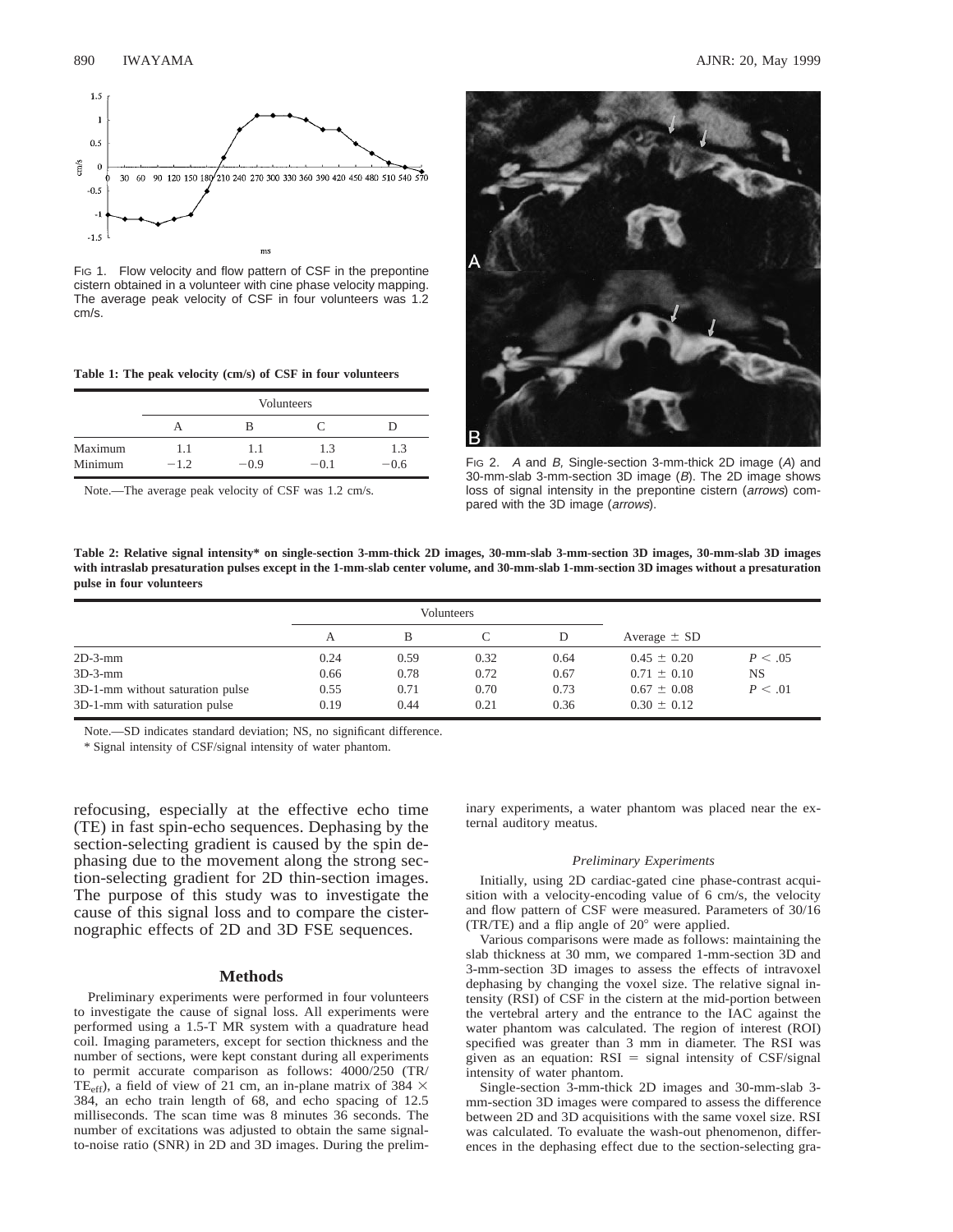

FIG 3. A, Schematic diagram of 30-mm-slab 3D images (shaded area) with intraslab presaturation pulses except for the 1-mm-slab center volume.

B, 30-mm-slab 1-mm-section 3D image with intraslab presaturation pulses show signal loss (arrows).

C, Single-section 3-mm-thick 2D image shows some signal loss (arrowheads).

D, 30-mm-slab 1-mm-section 3D image without presaturation pulse shows no signal loss in the prepontine cistern.

dient between 2D and 3D acquisitions were excluded by obtaining the following: 30-mm-slab 3D images with intraslab presaturation pulses except in the 1-mm-slab center volume, 30-mm-slab 1-mm-section 3D images without a presaturation pulse, and single-section 3-mm-thick 2D images. Because the slab profiles are not perfectly sharp-edged, they are likely to saturate part of the signal both for CSF and the water phantom in the center of the slab even if they are specified not to saturate that volume. Thus, to evaluate whether the signal loss due to saturation pulses in flowing CSF is greater than that in the stationary water of the phantom, the RSI was calculated by placing the water phantom in the same manner as in the other preliminary experiments. Comparison was carried out for various TE values on single-section 3-mm-thick 2D images  $(TE = 80, 100, 120, 160, and 254)$ . RSI was calculated. Furthermore, the CNR between the water phantom and the cerebellar peduncle was calculated. CNRs were measured by setting ROIs in the cerebral cistern at the mid-portion between the vertebral artery and the entrance to the IAC, in the cerebellar peduncle, and in air outside the zygomatic bone.

A comparison was made of the various section thicknesses for single-section 2D images (2, 3, 4, and 5 mm), and RSI was calculated.

#### *Clinical Evaluation*

In four healthy subjects and 13 patients with ear symptoms, multisection 3-mm-thick 2D and 30-mm-slab 1-mm-section 3D images were compared. No saturation pulses were applied. CNRs in CSF and in the cerebellar peduncle were measured quantitatively. The visibility of the vertebrobasilar artery, vestibulocochlear nerve, and trigeminal nerve were scored qualitatively. The visibility scores were assigned independently by two radiologists. If there was a difference between the two scores, consensus was achieved by discussion. The scores were 0, 1, 2, and 3, corresponding to poor (impossible to recognize the anatomic structure because of marked signal loss in CSF), fair (possible to recognize the anatomic structure despite obvious signal loss in CSF), good (easy to recognize the anatomic structure although some signal loss in CSF was noted), and excellent (no signal loss in CSF), respectively. 3D MR cisternography was then performed in 400 patients with ear symptoms, and qualitative evaluation was performed using the same method as for 2D imaging.

#### *Statistical Analysis*

Statistical analysis in regard to RSI and CNR was performed with the paired Student's *t*-test, and statistical analysis with regard to a comparison of visibility scores was performed using the Wilcoxon signed-rank test.

# **Results**

#### *Preliminary Experiments*

The average peak velocity of CSF was 1.2 cm/s (Fig 1 and Table 1). Based on analysis of the flow pattern, CSF may move an average of 3 mm during a TE of 250. With a TE of 250 or longer, CSF can therefore be washed out of a 3-mm-thick 2D section volume at the TE of 250. No significant changes in signal intensity were found between 30 mm-slab 1-mm-section 3D images and 3-mm-thick 3D images, and no effects related to intravoxel dephasing were detected (Table 2). Using the same voxel size, we found that 3D images showed higher CSF signal intensity than 2D images (Fig 2). RSI was significantly higher on 3D images ( $P < .05$ ) (Table 2). The 30-mm-slab 3D images with presaturation pulses showed signal loss (Fig 3). RSI was significantly lower on 3D images with presaturation pulses than without presaturation pulses ( $P < .01$ ) (Table 2), meaning that the effect of saturation pulses on CSF is greater than that on a water phantom. RSI decreased gradually as TE increased in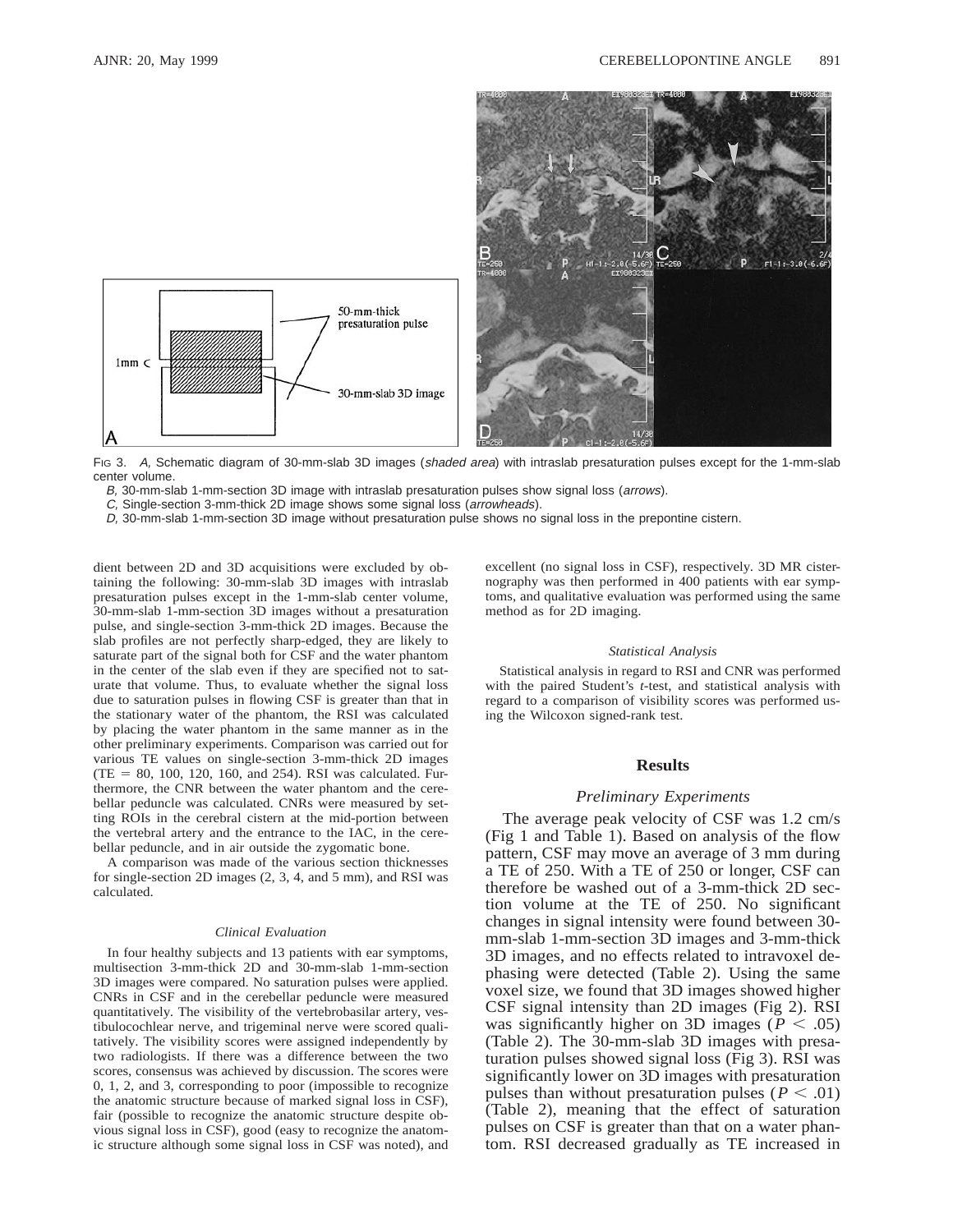

Fig 4. A–H, Comparison of various TEs in single-section 3-mm-thick 2D images: TE = 80 (A), TE = 100 (B), TE = 120 (C), TE = 160 (D),  $TE = 254$  (E); and 30-mm-slab 1-mm-section 3D image (F). In all four volunteers, CSF signal relative to that of the water phantom decreased gradually as TE increased in single-section 3-mm-thick 2D images (G). In all four volunteers, CNR between the water phantom and the cerebellar peduncle increased gradually as TE increased (H).

single-section 3-mm-thick 2D images. However, CNR between the water phantom and the cerebellar peduncle increased gradually as TE increased (Fig 4). RSI increased gradually as section thickness increased (Fig 5).

#### *Clinical Evaluation*

CNR between CSF and the cerebellar peduncle in 17 subjects was significantly higher on 3D images (2D: 18.4  $\pm$  7.5; 3D: 40.0  $\pm$  19.3; *P* < .05) (Fig 6). On 2D images, the visibility scores for the vertebrobasilar artery, vestibulocochlear nerve, and trigeminal nerve were lower than those on 3D images (Table 3). The visibility scores for these structures were significantly higher on 3D images ( $P$  < .001). In an exceptional case, on 2D images, the signal loss within CSF adjacent to the epidermoid cyst provided contrast not visible on 3D images (Fig 7).

In all images obtained in the 400 patients with ear symptoms, the visibility grading of the vertebrobasilar artery, vestibulocochlear nerve, and trigeminal nerve was either excellent or good (Table 4). In no instance was visualization considered fair or poor.

## **Discussion**

The clinical utility of MR cisternography in the cerebellopontine angle and the IAC using heavily T2-weighted images acquired by 2D FSE (1–8) or 3D FSE (9–15) has recently been reported. Because the CSF and fluid in the inner ear have long T2 values, when a long TR and a long TE are used, these fluid-filled structures have high signal inten-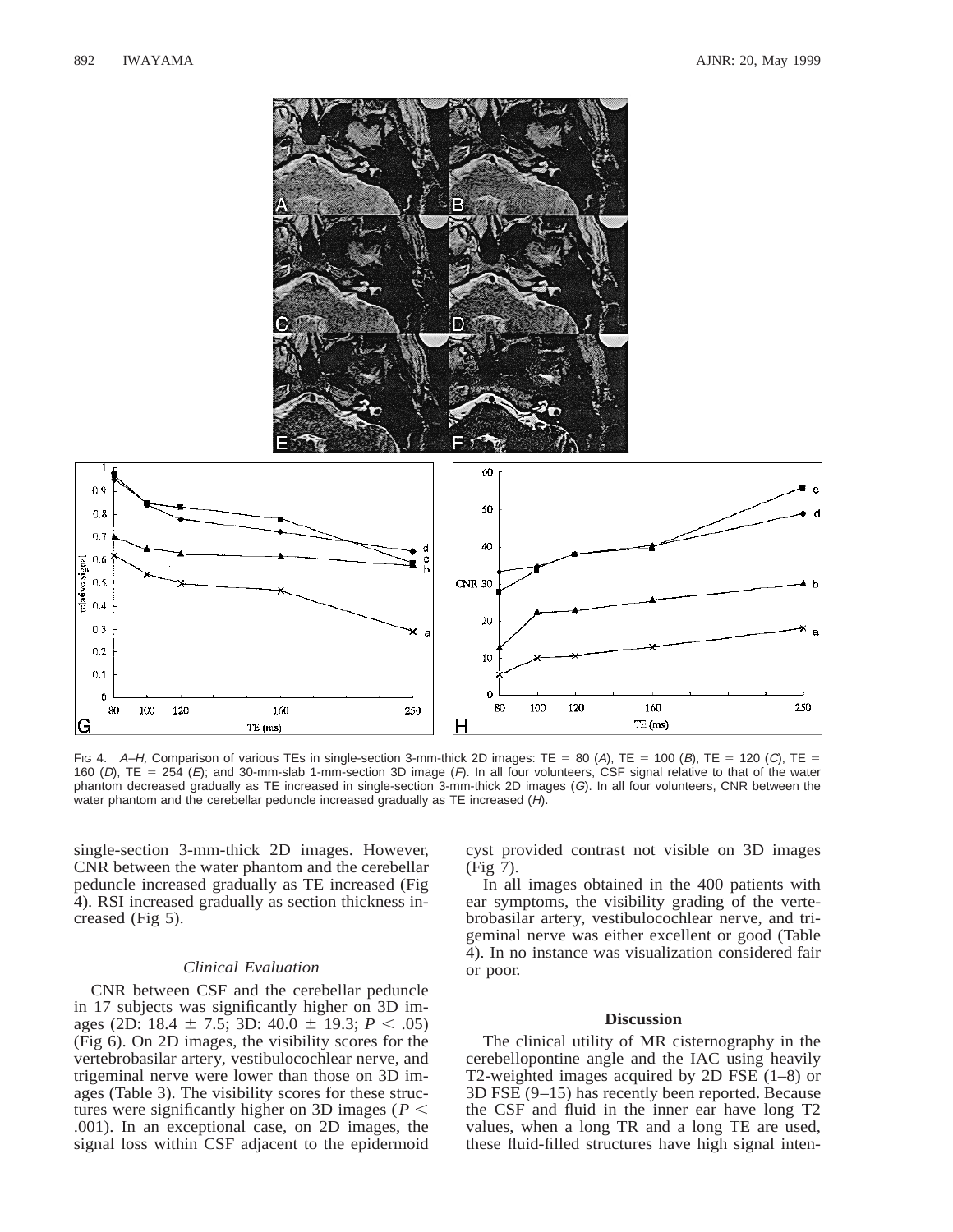

Fig 5. A–F, Comparison of various section thicknesses for single-section 2D images: 2 mm (A), 3 mm (B), 4 mm (C), 5 mm (D); and 30-mm-slab 1-mm-section 3D image (E). In all four volunteers, CSF signal relative to that of the water phantom increased gradually as section thickness increased (arrows in A–E) (F).



FIG 6. Images obtained in a healthy volunteer for comparison of 2D and 3D FSE sequences.

A, Multisection 3-mm-thick 2D image.

B, 30-mm-slab 1-mm-section 3D image. The visibility of the vertebral artery is poor in the 2D image (arrow) but excellent in the 3D image (arrow).

sity, while most other tissues, such as cranial nerves, vessels, and IAC masses, appear hypointense relative to CSF (2). Thus, signal loss in the CSF interferes with the visualization of structures in the cerebral cisterns and IAC.

The 3D gradient-echo (GRE) and steady-state free precession (SSFP) techniques have been used to examine the inner ear (3, 9, 10, 12). However, the high sensitivity to motion and magnetic sus-

**Table 3: The visibility grading of vertebrobasilar artery, vestibulocochlear nerve, and trigeminal nerve as seen on 2D versus 3D**  $images (n = 17)$ 

|                         | 2D             | 3D       |
|-------------------------|----------------|----------|
| Vertebrobasilar artery  |                |          |
| Excellent               | 1              | 16       |
| Good                    | 4              |          |
| Fair                    | 9              | $\Omega$ |
| Poor                    | 3              | 0        |
| Vestibulocochlear nerve |                |          |
| Excellent               | 6              | 17       |
| Good                    | 7              | $\Omega$ |
| Fair                    | 2              | $\Omega$ |
| Poor                    | $\overline{c}$ | 0        |
| Trigeminal nerve        |                |          |
| Excellent               | 6              | 16       |
| Good                    | 6              |          |
| Fair                    | 5              | $\Omega$ |
| Poor                    | 5              | 0        |

Note.—The visibility scores for these structures were significantly higher on 3D images ( $P < .001$ ).

ceptibility artifacts of these sequences decrease the signal intensity of the CSF in the vicinity of the cerebellopontine angle, resulting in low contrast between soft tissues and CSF (9). Magnetic susceptibility artifacts, which are inherent to the 3D GRE technique, are especially prominent in the temporal bone region, where small soft-tissue structures interface with surrounding bone and air (3).

The FSE sequence is less sensitive to magnetic susceptibility artifacts and allows the visualization of tiny structures in the inner ear (9). Although a long TR/TE 2D FSE sequence also provides high signal intensity for the CSF/perilymph/endolymph,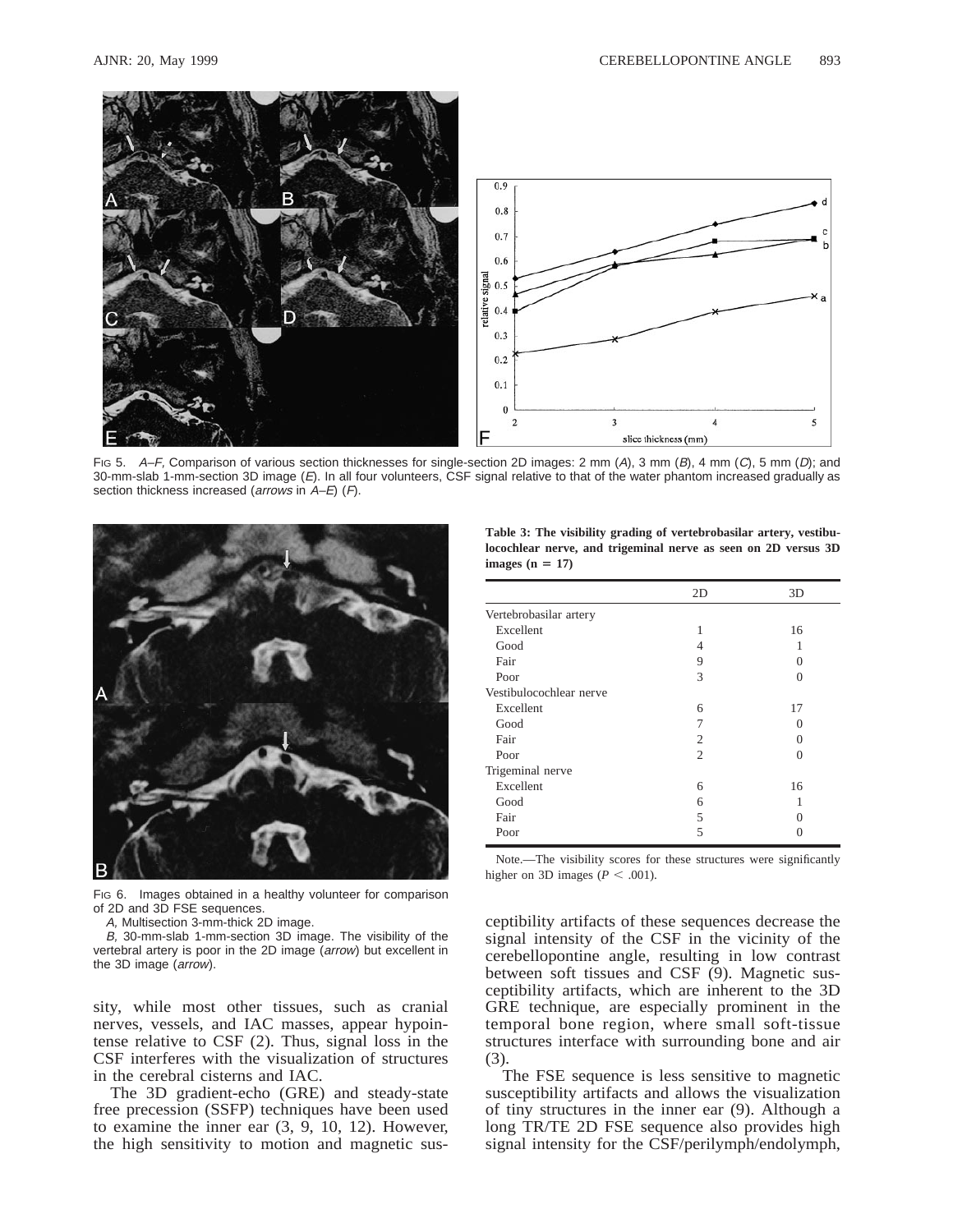FIG 7. 57-year-old man with right-sided trigeminal neuralgia.

A and B, Multisection 3-mm-thick 2D image (A) and 30-mm-slab 1-mm-section 3D image (B). A mass (white arrowheads) presumed to be an epidermoid cyst compressing the trigeminal nerve (black arrowheads) is depicted in the right cerebellopontine angle. Although the tumor is isointense with CSF on the 3D image (large arrow), the tumor can be recognized more clearly on the 2D image, owing to signal loss in CSF (small arrows).



**Table 4: The visibility grading of vertebrobasilar artery, vestibu** $locochlear$  nerve, and trigeminal nerve on 3D images  $(n = 400)$ 

| 352               |  |
|-------------------|--|
| 48                |  |
| $\Omega$          |  |
| 0                 |  |
|                   |  |
| 400               |  |
| $\mathbf{\Omega}$ |  |
| $\Omega$          |  |
| 0                 |  |
|                   |  |
| 400               |  |
| $\mathbf{\Omega}$ |  |
| 0                 |  |
| 0                 |  |
|                   |  |

it sometimes causes prominent signal loss in the CSF, and its 2- to 3-mm section thickness is not completely satisfactory for inner ear studies (9). The reason for the signal loss in CSF in the cerebral cisterns has been hypothesized to be due to pulsation ghosts, the wash-out phenomenon from the thin-section volume, or dephasing by the strong amplitude of the section-selecting gradient (8); however, consensus has not yet been reached (9). To our knowledge, no previous study has been conducted systematically to address this question. On thin-section 2D images, CSF ghosts were not identified in the phase-encoding direction; thus, this is not likely to be the main reason for the signal loss. Differences in the dephasing effect due to the section-selecting gradient between 2D and 3D acquisition were excluded by imaging the slab with and without intraslab presaturation pulses, except in the 1-mm-slab center volume. In this experiment, the slab-selective gradient was the same and the effective excitation volume was 30 mm without saturation pulses and 1 mm with saturation pulses. Thus, excitation of a thick volume and a thin volume were compared without changing the amplitude of the section-selecting gradient. Although intravoxel dephasing can also be a cause of CSF signal loss, 3D acquisition images showed better cisternographic effects than 2D images, even with the same voxel size. Intravoxel dephasing is therefore not a main cause of the signal loss in CSF. Images obtained with thicker sections and shorter TEs showed better cisternographic effects. These results also support the contention that the main cause of signal loss in the CSF on thin-section 2D MR cisternography is movement of CSF from the section of excitation prior to signal measurement (wash-out phenomenon).

Generally, the loss of signal in CSF interferes with the diagnosis of cerebellopontine angle lesions. However, epidermoid cysts appear bright on T2-weighted images, are isointense with CSF, and are difficult to recognize on 3D FSE sequences (16). Signal loss in the CSF on 2D FSE images facilitated the recognition of epidermoid cysts, eliminating the need to perform further examinations in this uncommon condition. On 3D FSE images, the visualization of small intracanalicular acoustic tumors may be possible without the use of paramagnetic contrast material (3, 9, 10, 11, 13). Owing to thin-section capabilities, the 3D FSE method permits visualization of the relationship between the tiny, tortuous vessels and the cranial nerves in the vicinity of the IAC. This method may therefore be helpful in the diagnosis of neurovascular compression (9, 10, 13).

Another advantage of the 3D method is the ability to obtain maximum-intensity projections, which may prove useful in the evaluation of complex 3D structures, such as the inner ear. 3D constructive interference in steady state (CISS) can also be applied to MR cisternography. In our experience, 3D CISS images of the internal carotid artery and basilar artery can show either high signal or low signal depending on its position in the slab. This may decrease the value of 3D MR cisternography using 3D CISS; however, this will require future studies that directly compare image quality obtained with the 3D CISS and 3D FSE methods (9, 17, 18).

With a half-Fourier imaging technique, slightly more than half the k-space data are acquired, then the image is reconstructed; thus, scan time may be shortened by nearly 50% (11). The drawback of the